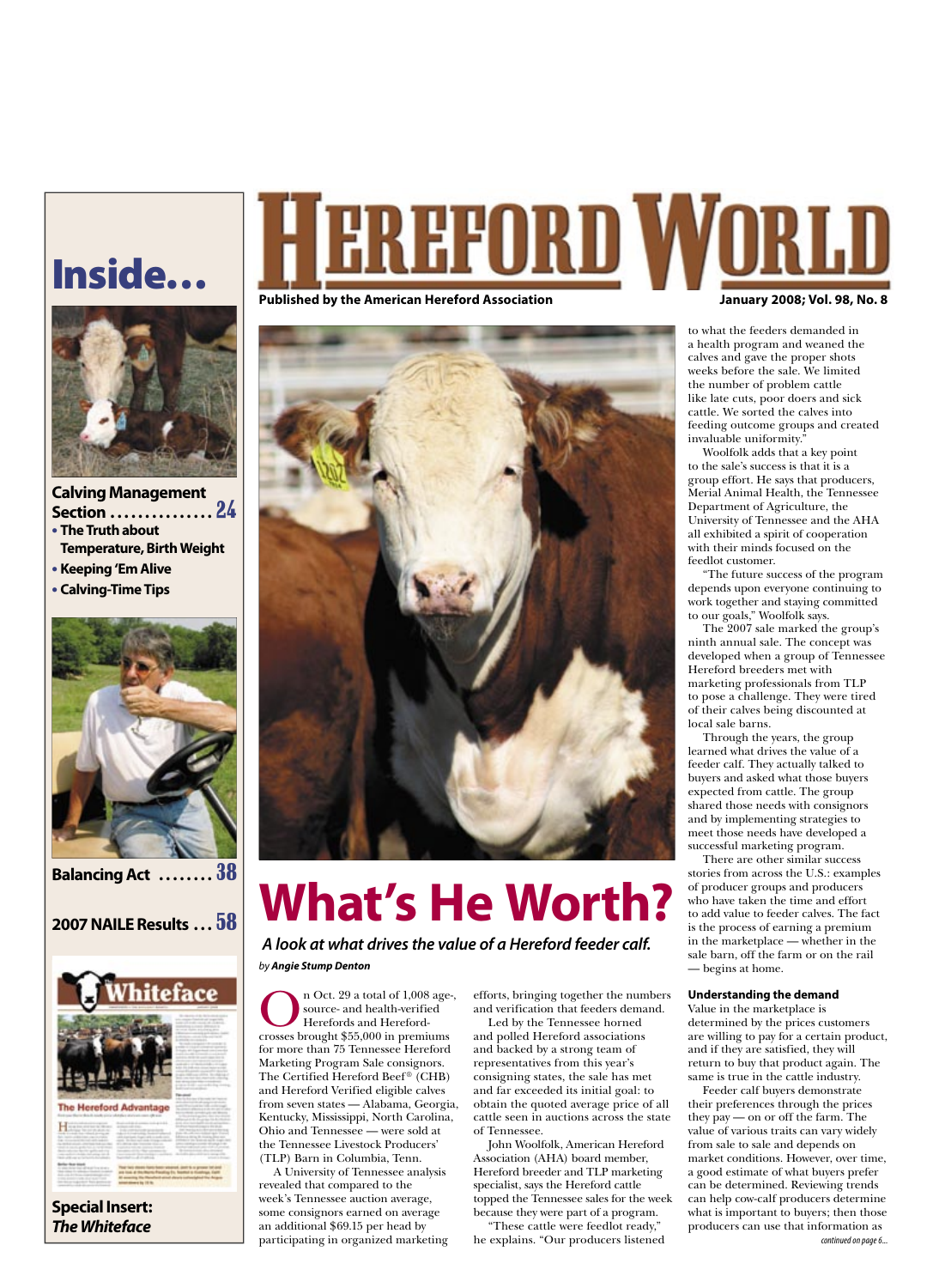#### ...What's He Worth? continued from cover

a guide in making management and marketing decisions.

According to Gary Smith, Colorado State University (CSU), the factors that drive the value of a feeder calf are its sex class, weight, frame size, muscle score, health status, bloom and freshness.

Today cattle that have a good reputation along with some feeding history and a solid health program typically earn the most money in the marketplace. "The market dictates the value of what management and marketing practices a producer chooses to do," says Jim Williams, CHB LLC vice president of supply.

Several land grant universities, as well as private industries, have tracked feeder calf demand. An Internet search finds a wealth of knowledge from different regions of the U.S. In an Oklahoma project, buyer preferences were estimated with data from 20 Oklahoma Quality Beef Network sales during 2001, 2002 and 2003.

The research found that buyers paid a premium for:

- steer calves compared to heifers, bulls or mixed-gender sale lots;
- medium-frame calves compared to large- and small-frame calves;
- heavy-muscled calves compared to moderately and thin-muscled calves;
- thin-fleshed calves compared to average and fleshy or fat calves;
- polled or dehorned and healed calves compared to horned calves;
- healthy calves compared to unhealthy or unhealthy appearing calves;
- uniform sale lots compared to non-uniform lots; and
- larger sale lots, even 10-15 head, compared to single-head lots.

Oklahoma State University (OSU) researchers say cow-calf producers have the ability to influence and manage nearly all of the feeder calf traits identified in the above list in order to receive the maximum value possible from their calves.

Another research study conducted by the University of Arkansas (U of A) documented the traits and management practices that can add value to a feeder calf. In 2000 and 2005, U of A staff worked with U.S. Department of Agriculture (USDA) livestock market news reporters to track data from 17 markets across the state.

The data collected included: the number of cattle sold at a time, gender, breed or breed type, color, polled or horned, frame (large, medium or small), muscle score  $(1, 2, 3 \text{ or } 4)$ , fill (gaunt, shrink, average, full or tanked), condition (very thin, thin, average, fleshy or fat), age (calf or yearling), health, weight and price.

The U of A results were similar to the Oklahoma results. Some highlights include:

- Discounts for unhealthy calves ranged from \$13 to \$38 per hundredweight (cwt.)
- Muscle was a major factor that affected selling price regardless of calf weight.

#### **Getting the most value**

"If you want to increase the value of your calves, produce exactly what the feeders are demanding," Williams says. "Same sex loads, calves that are light in flesh, like-in-kind, preferably weaned, with a history of good feedlot performance and carcass merit, and use a proven health program."

Williams says the first step is investigating — becoming educated on what you can do to better market your calves. "Find out what other people are doing; call neighbors and

customers and ask what they are doing; determine what management and marketing strategies can work the best for you," he explains.

Tim Petry, North Dakota State University livestock marketing economist, says, "The key to enhancing calf prices is to start the marketing process early. Don't wait until sale day to haul the calves to market and expect to top the market."

He encourages producers to contact their markets at least several weeks prior to selling for tips on management and marketing practices that can help calves bring the highest possible price.

"Calves that have documented appropriate vaccinations are bringing strong prices," he says. "Age- and source-verified calves may bring a premium because beef exported to Japan must be verified as coming from cattle that are 20 months of age or less. Documenting the feedlot performance of past calf crops, beef quality assurance programs and special feeder calf sales sponsored by state or local purebred cattle associations are other possible ways to enhance calf value."

Williams stresses the importance of a good solid health program: "Research shows the big loss in the feedlot is due to health," he says. Producers should work with their local

### **Understanding carcass value**

Gary Smith, Colorado State University, says the value of a beef carcass is determined by its weight, sex class, USDA Quality Grade, Yield Grade (YG) and freedom from defects — dark-cutting beef, bruises, yellow fat — plus supply and demand for carcasses of its kind at the time of sale.

"There are discounts for carcasses that do not grade Choice, for carcasses that are of Yield Grades 4 or 5, for carcasses that are too heavy and for carcasses with bruises or dark-cutting muscle," Smith says. "In general those discounts are reflective of the lower commercial value of the cuts from such carcasses or of the lower percentage of saleable product from such carcasses."

Quality grade is an expert's (U.S. Department of Agriculture [USDA] beef grader's) estimate of the expected palatability — flavor, juiciness and tenderness — of the cooked beef derived from a carcass. Yield grade is an expert's (USDA beef grader's) estimate of the percentage of a carcass that can be sold as boneless, closely trimmed retail cuts from the chuck, rib, loin and round. Smith says USDA grades should not be confused with the USDA inspection for wholesomeness. The packer does USDA grading on a voluntary basis.

**U.S. Prime**



PHOTOS COURTESY AMERICAN MEAT SCIENCE ASSOCIATION



#### **What is quality grade?**

Quality grades indicate the factors related to the sensory characteristics of tenderness, flavor, color, texture and juiciness. The quality grade is intended to reflect the cooked product's overall acceptability. Beef quality grades are determined by two factors — marbling and maturity. Marbling is the small flecks of fat found within the muscle. Marbling helps keep the meat juicy, adds flavor and has a slight correlation to tenderness

Maturity is based on characteristics of the carcass, such as the amount of bone cartilage that has turned to hard bone, but relates to the actual age of the live animal. Meat from young animals is lighter colored and finer textured compared to older beef. Generally, a fine-textured lean will be more tender than a coarse-textured lean. Carcass maturity is closely related to beef tenderness. As the animal matures, changes in the connective tissue cause the meat to be less tender.

The quality grades for "A" maturity animals — nine to 30 months of age — are Prime, Choice, Select and Standard. Marbling is divided into different degrees or ranges from Abundant to Practically Devoid. Prime is considered the highest quality grade and has the most marbling. Nationwide, only about 2% of carcasses grade Prime. Choice is the next highest quality grade and is divided into thirds: High Choice, Average Choice and Low Choice. The Select grade is divided into High Select and Low Select. Standard grade carcasses have the least marbling.

**U.S. Choice U.S. Select U.S. Standard**

# of the meat.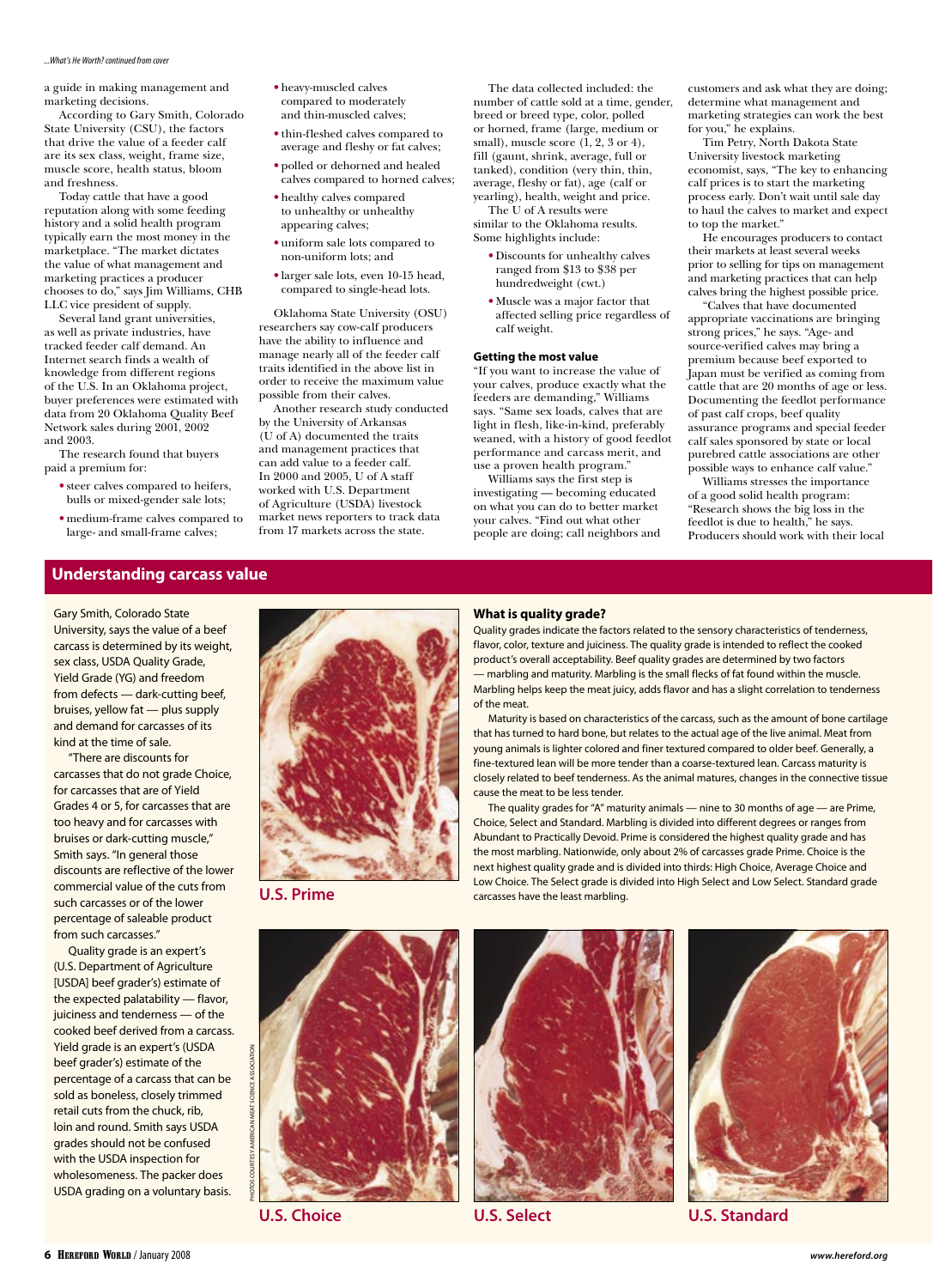veterinarians or contact their feeders for a recommended health program.

Along with a good health program, another consideration for adding more value is backgrounding. Williams says the longer you develop a calf at home after weaning the more immunity it develops and that immunity reduces the risk of sickness in the feedlot. "Through the years, calves that sell unweaned or shortweaned have been getting discounted in the marketplace," Williams says. "Hereford cattle that are long-weaned or yearlings very rarely see discounts in comparisons to other breeds of cattle."

Source and age is another value driver today. "It's huge," Williams says, "and it is going to become an even continued on page 8 ...

More than 600 source- and health-verified Herefords and Hereford-crosses brought more than \$20,000 in premiums for 34 consignors to the first Greater Midwest Certified Hereford Feeder Calf Sale Dec. 6. The Certified Hereford Beef® (CHB) and Hereford Verified eligible calves from eight states — Illinois, Indiana, Iowa, Kentucky, Missouri, Pennsylvania, West Virginia and Wisconsin — were sold at the Carthage Livestock Sale Barn in Carthage, Ill. An analysis of the sale results revealed that compared to the week's Illinois auction average, some consignors earned on average an additional \$57.50 per head by participating in organized marketing efforts, bringing together the numbers and verification that feeders demand.



#### **What is yield grade?**

Beef yield grades (YG) provide an estimate of how much lean, edible meat the carcass will produce. Yield grades are 1, 2, 3, 4 and 5 — with 1 being a lean, heavy-muscled carcass that will yield a high percentage of lean meat and 5 being an overly fat, light-muscled carcass.

If all the bones and fat are removed from the major portions of the carcass (the round, loin, rib and chuck), roughly 53-55% of a YG 1 carcass will become saleable, retail meat. From a YG 1, 800-lb. carcass, you would expect approximately 430 lb. of meat. From an 800-lb. YG 5 carcass, you could expect a 43-45% yield, or about 350 lb. of meat.



Four different factors are used to calculate YG including:

- $\epsilon$  external adjusted fat thickness at the 12th rib (more fat = less desirable yield grade)
- $\bullet$  hot carcass weight (HCW) (heavier weight = less desirable yield grade)
- percentage of kidney, pelvic and heart fat (KPH) (more fat = less desirable yield grade)
- $\bullet$  ribeye area (REA) at the 12th rib (larger ribeye = more desirable yield grade)

These measurements are used in the official USDA formula:  $YG = 2.5 + [(2.50 \times adjusted fat thickness, inches) + 0.2]$ 

percent of kidney, pelvic, and heart  $+$  (0.0038 x hot carcass weight, pounds) - (0.32 x area rib eye, square inches)]

When computing yield grades, any decimal is dropped; yield grades are presented as whole numbers. Care and accuracy of these measurements are essential to derive reliable estimates of the cutability. The USDA grader, in practice, estimates the factors and uses a short-cut formula. HW



**Yield Grade 1**



**Yield Grade 2 Yield Grade 3 Yield Grade 5 Yield Grade 4**